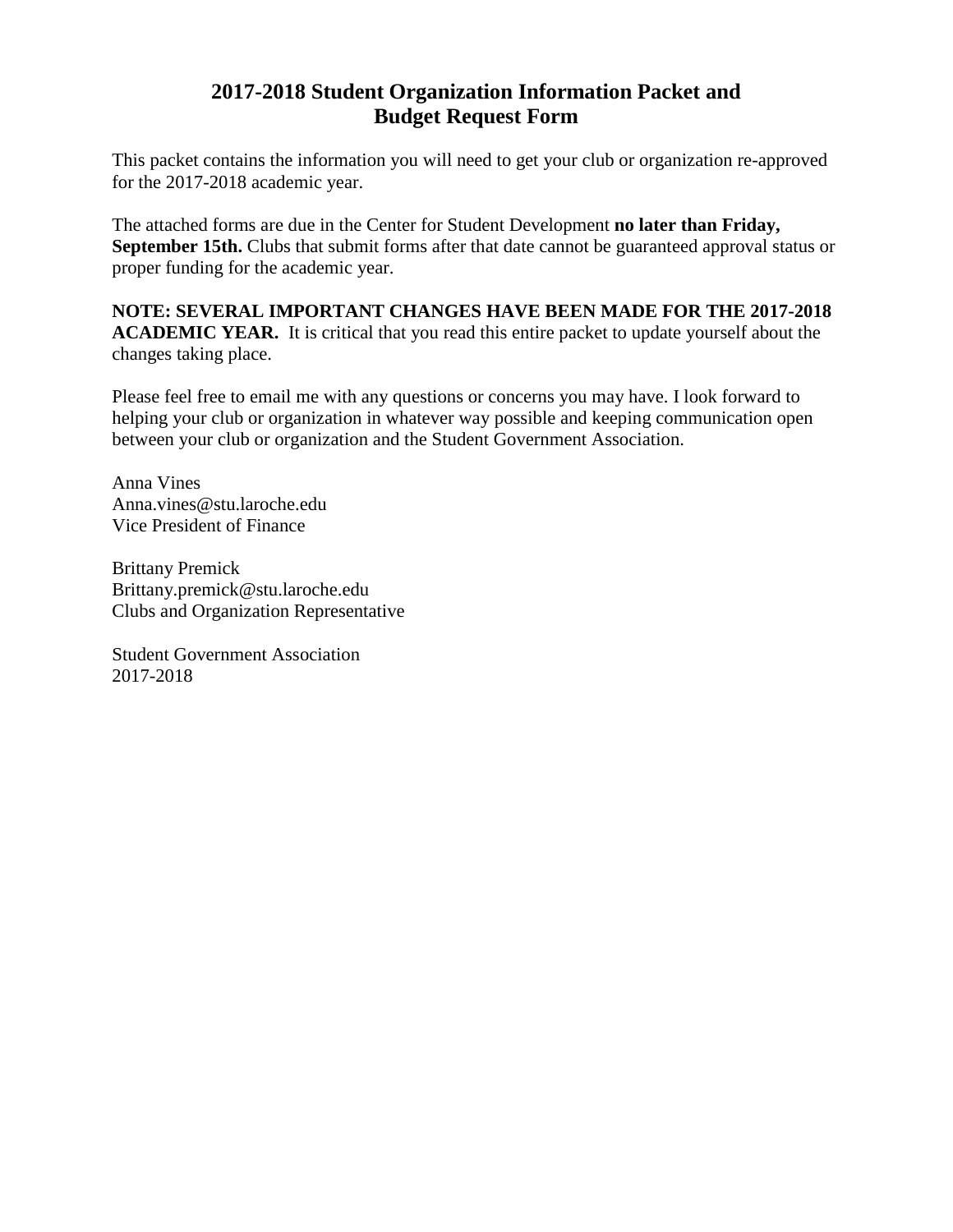#### **La Roche College Club/Organization Recognition Renewal Form (2017-2018)**

*In order for your club or organization this form MUST be submitted by Friday, September 15, in the Center for Student Development.*

| Purpose of Club/Organization (Mission Statement): _______________________________                                                                                                                                             |  |  |  |  |  |
|-------------------------------------------------------------------------------------------------------------------------------------------------------------------------------------------------------------------------------|--|--|--|--|--|
|                                                                                                                                                                                                                               |  |  |  |  |  |
|                                                                                                                                                                                                                               |  |  |  |  |  |
| Primary Student Contact:                                                                                                                                                                                                      |  |  |  |  |  |
|                                                                                                                                                                                                                               |  |  |  |  |  |
|                                                                                                                                                                                                                               |  |  |  |  |  |
| Email Address: 2008 and 2008 and 2008 and 2008 and 2008 and 2008 and 2008 and 2008 and 2008 and 2008 and 2008 and 2008 and 2008 and 2008 and 2008 and 2008 and 2008 and 2008 and 2008 and 2008 and 2008 and 2008 and 2008 and |  |  |  |  |  |
| <b>Advisor Information:</b>                                                                                                                                                                                                   |  |  |  |  |  |
|                                                                                                                                                                                                                               |  |  |  |  |  |
|                                                                                                                                                                                                                               |  |  |  |  |  |
|                                                                                                                                                                                                                               |  |  |  |  |  |

*Also include with this form a current list of all club/organization members (including officer titles and an updated copy of the bylaws. In addition to hard copy of the bylaws, a file must be emailed to David Day (Director of Student Development) and Jeff Dailey (Assistant Director of Student Development) in order to successful complete your renewal application. [david.day@laroche.edu](mailto:david.day@laroche.edu) & [jeffrey.dailey@laroche.edu](mailto:jeffrey.dailey@laroche.edu)*

**Note:** By submitting this form, you verify that your club/organization agrees to its responsibilities as described in the group's bylaws as well as the policies set forth by the Student Government Association (SGA). Failure to do so may result in suspension of funding or removal or club/organization status.

| Student Contact Signature: | Date: |
|----------------------------|-------|
|                            |       |
| Advisor Signature:         | Date: |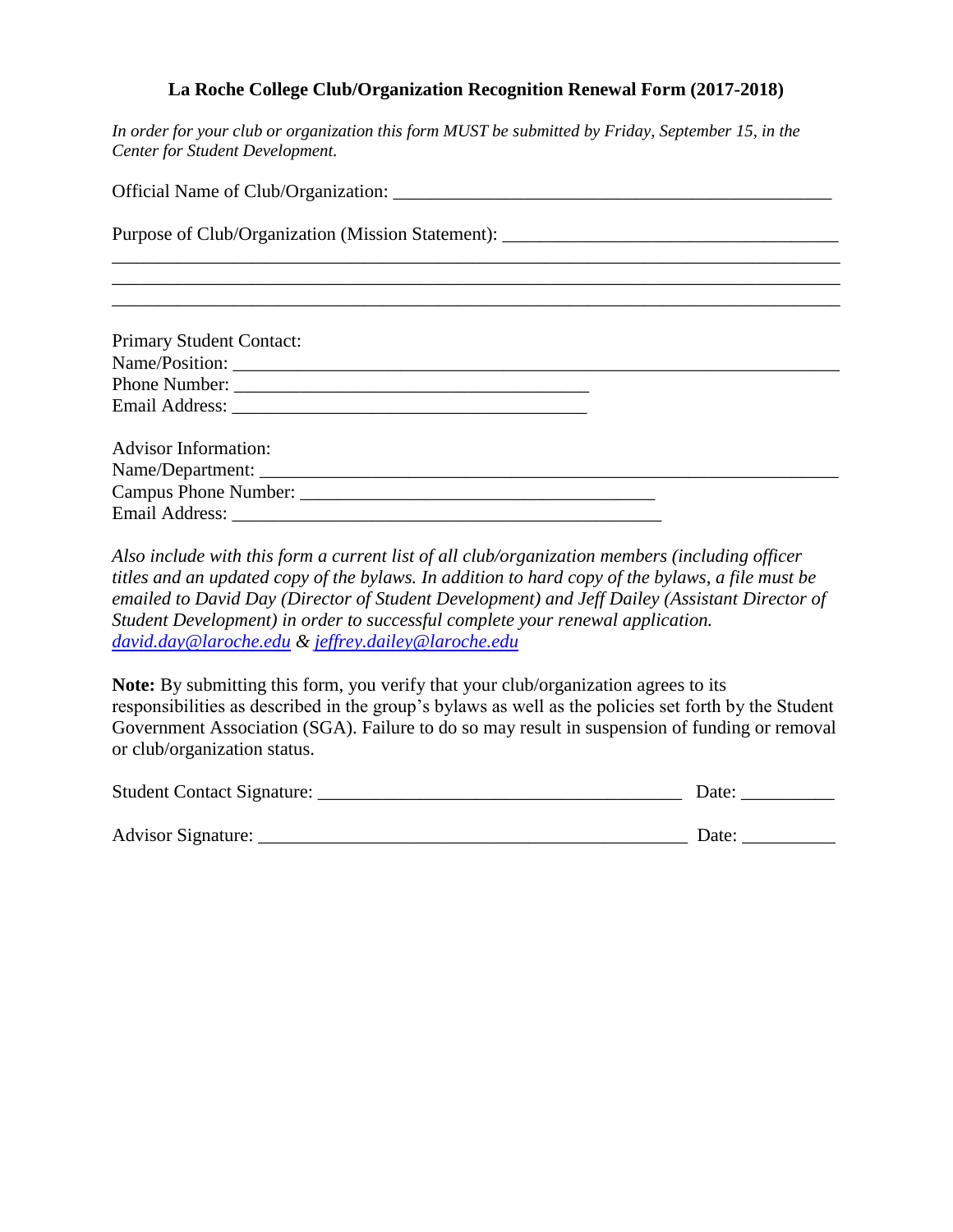#### **Club/Organization Goals and Objective Form**

*Please answer the following questions based on you club or organizations goals and projected outcomes for the 2017-2018 academic year*

Please list 3 goals that the club or organization would like to achieve?

1)

2)

3)

How do you plan to achieve these goals? (*Please use the space below*)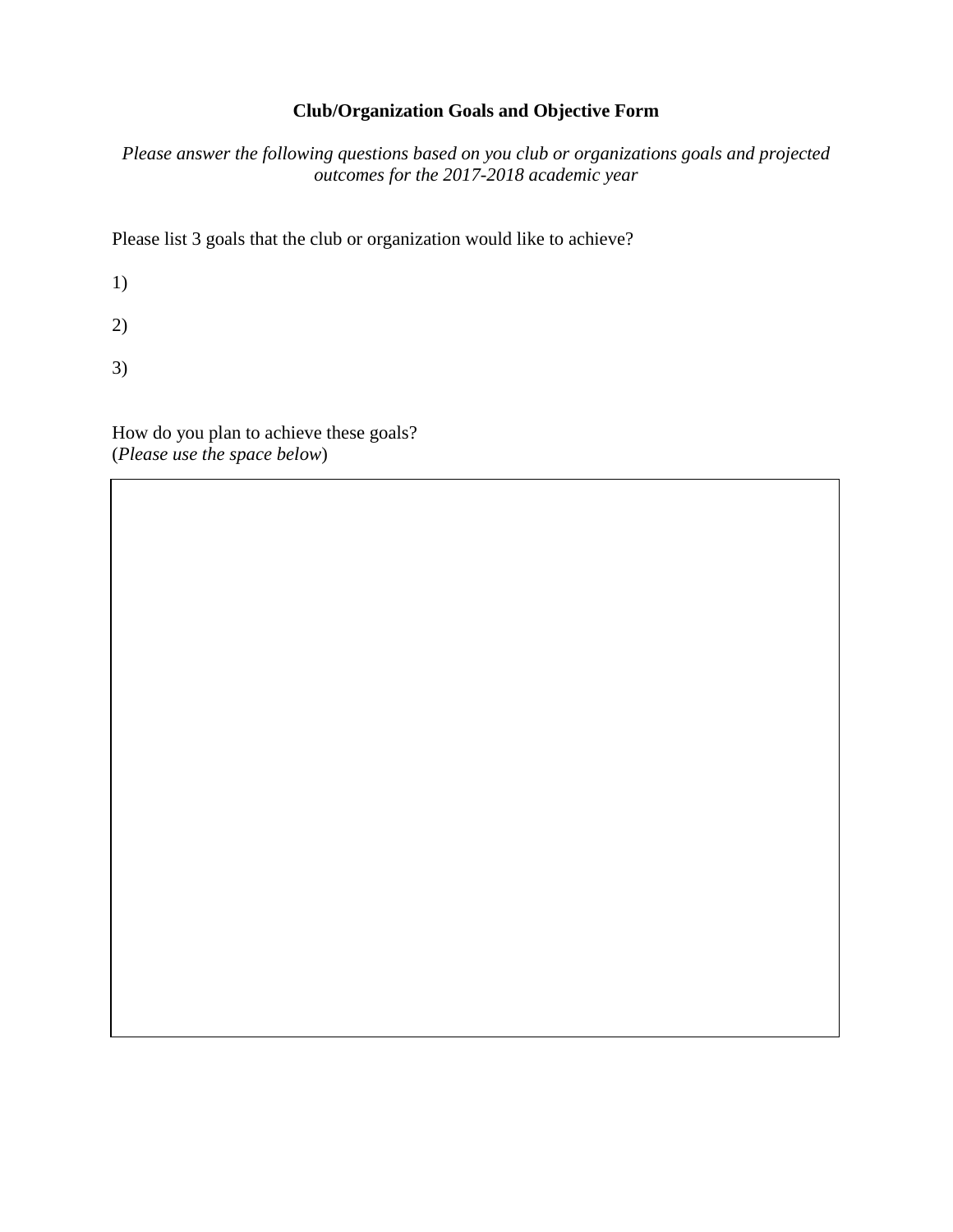#### **Club/Organization Budget Form Operating Cycle July 2017 to June 2018**

*Please feel this form out accurately. Please do not request funding to purchase stationary items such as scissors, paper, or staples. The Center for Student Development keeps these supplies and others in their office for clubs/organizations to use.* 

Name of Organization: \_\_\_\_\_\_\_\_\_\_\_\_\_\_\_\_\_\_\_\_\_\_\_\_\_\_\_\_\_\_\_\_\_\_\_\_\_\_\_\_\_\_\_\_\_\_\_\_\_\_\_\_\_\_

| <b>Expenses</b>                                | <b>Projected Amount</b> |
|------------------------------------------------|-------------------------|
| Supplies                                       | $\mathcal{S}$           |
| Events (hosting events on or off campus)       | \$                      |
| Food/Refreshments (food expenses other than    | $\mathcal{S}$           |
| campus catering services)                      |                         |
| Travel (if going to a conference or function   | $\mathcal{S}$           |
| related to the clubs purpose, also see Student |                         |
| <b>Engagement and Travel Grant)</b>            |                         |
| Apparel (Club T-Shirts, Polos ect.)            | \$                      |
| Other (any other expenses the club may need,   | $\mathcal{S}$           |
| please submit reason for this expenses         |                         |
| separately)                                    |                         |
| <b>Total Amount Requested:</b>                 | $\mathcal{S}$           |
|                                                |                         |
| <b>Projected Income</b>                        | <b>Projected Amount</b> |
| <b>Fundraising Income</b>                      | \$                      |
| Service Income                                 | \$                      |
| Other (please specify)                         | \$                      |
| <b>Total Projected Income:</b>                 | \$                      |

*Submitting this form does not guarantee funding; submitting this form means the club/organization has applied for funding. The Financial Vice President will contact you after a decision has been made concerning the amount of funding, if any, your club/organization receives.* 

| Name of Budget Form Preparer: |  |
|-------------------------------|--|
|                               |  |

Signature of Preparer: \_\_\_\_\_\_\_\_\_\_\_\_\_\_\_\_\_\_\_\_\_\_\_\_\_\_\_\_\_\_\_\_\_\_\_\_\_\_\_\_ Date: \_\_\_\_\_\_\_\_\_\_\_\_\_\_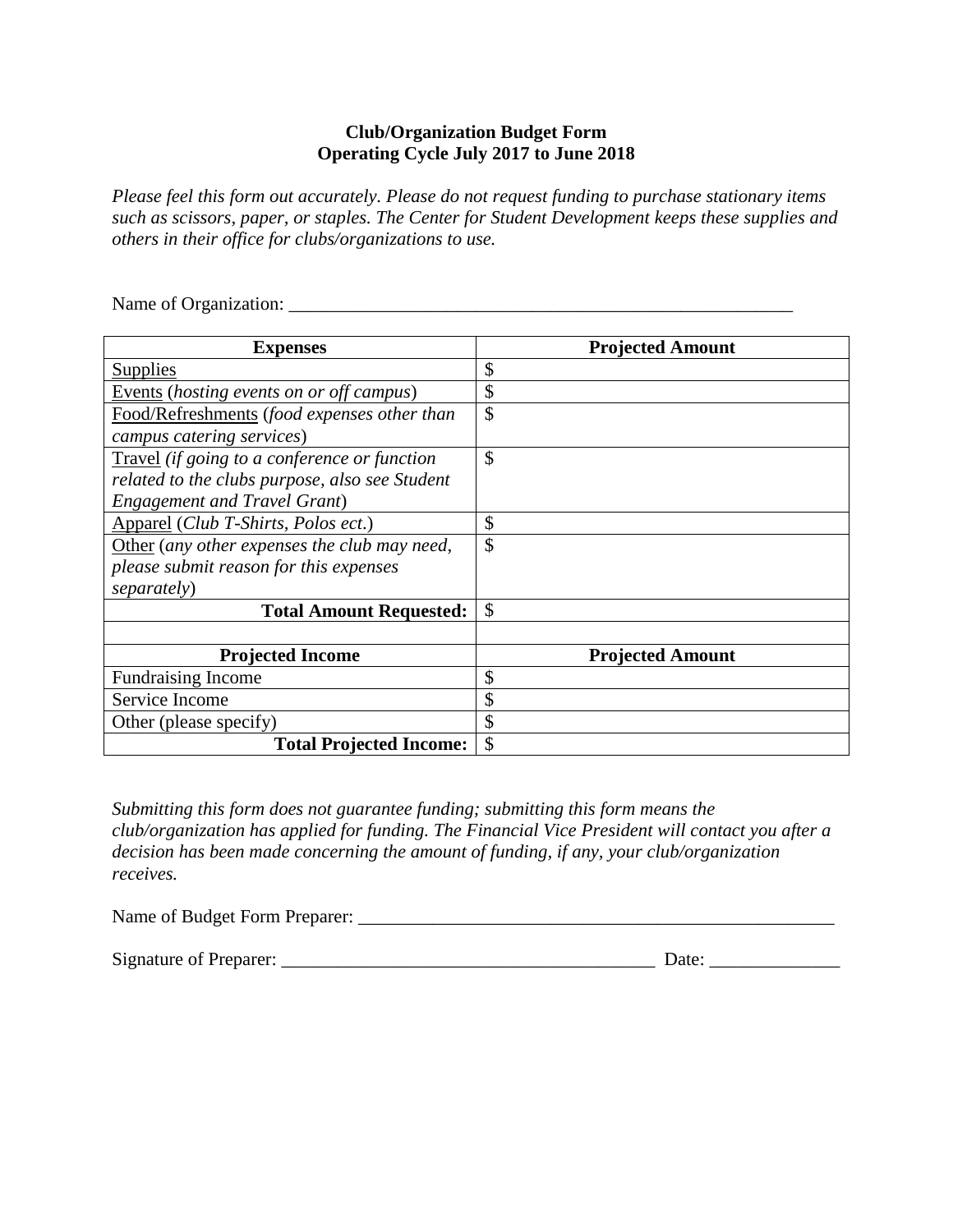# **Club/Organization Executive Board Officers List**

|                       | Please list all members of the current e-board of the club |  |
|-----------------------|------------------------------------------------------------|--|
| President             |                                                            |  |
|                       |                                                            |  |
|                       |                                                            |  |
|                       |                                                            |  |
|                       |                                                            |  |
| Vice-President        |                                                            |  |
|                       |                                                            |  |
|                       |                                                            |  |
|                       |                                                            |  |
|                       |                                                            |  |
| Treasurer             |                                                            |  |
|                       |                                                            |  |
|                       |                                                            |  |
|                       |                                                            |  |
|                       |                                                            |  |
| Secretary             |                                                            |  |
|                       |                                                            |  |
|                       |                                                            |  |
|                       |                                                            |  |
|                       |                                                            |  |
| <b>Other Position</b> |                                                            |  |
|                       |                                                            |  |
|                       | Name:                                                      |  |
|                       |                                                            |  |
|                       |                                                            |  |
|                       |                                                            |  |
| <b>Other Position</b> |                                                            |  |
|                       |                                                            |  |
|                       |                                                            |  |
|                       |                                                            |  |
| <b>Email Address:</b> |                                                            |  |
|                       |                                                            |  |
|                       |                                                            |  |
| <b>Other Position</b> |                                                            |  |
|                       |                                                            |  |
|                       |                                                            |  |
|                       |                                                            |  |
|                       |                                                            |  |
| <b>Other Position</b> |                                                            |  |
|                       |                                                            |  |
|                       |                                                            |  |
|                       |                                                            |  |
|                       | Phone Number:                                              |  |
|                       |                                                            |  |